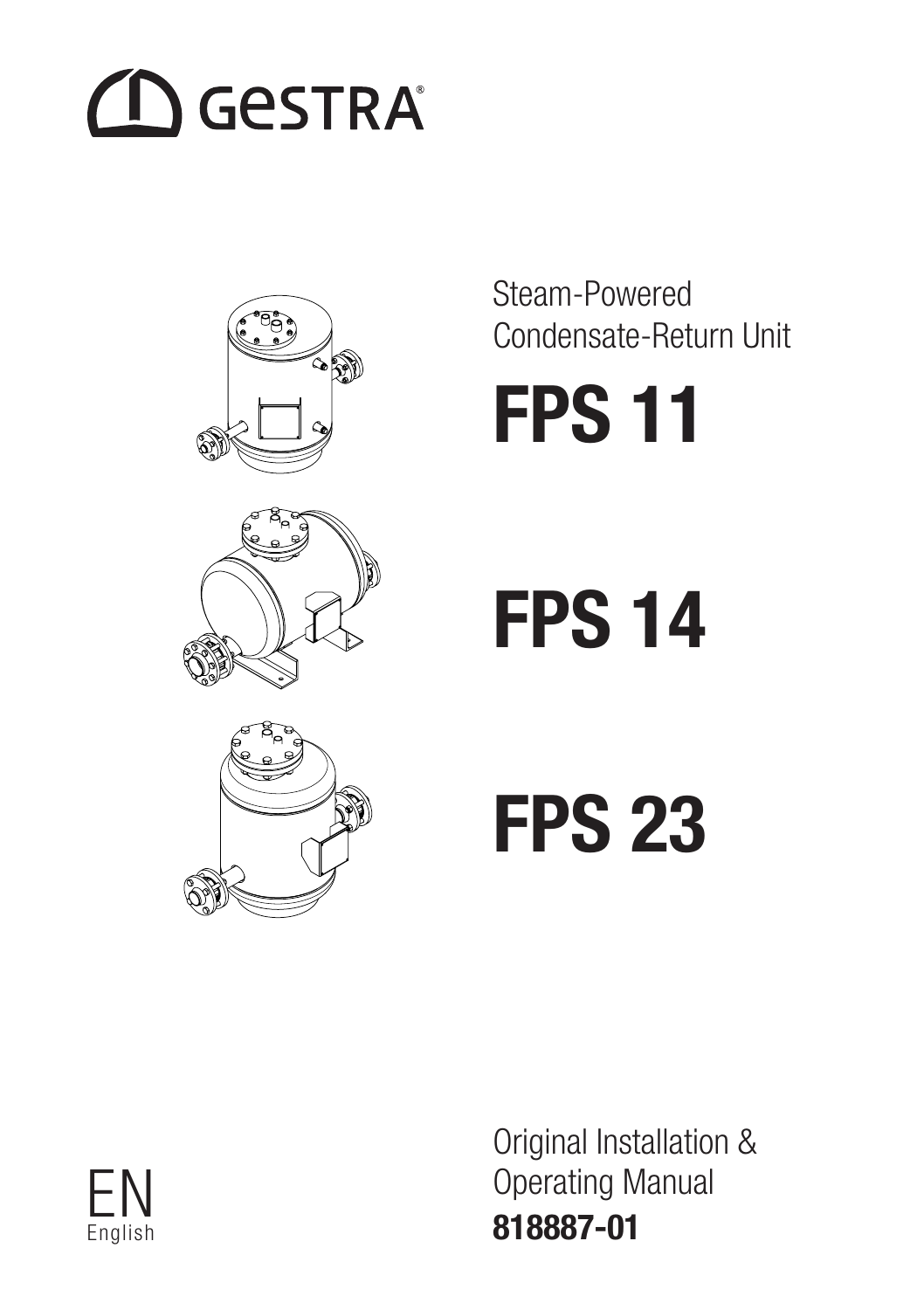# **Table of contents**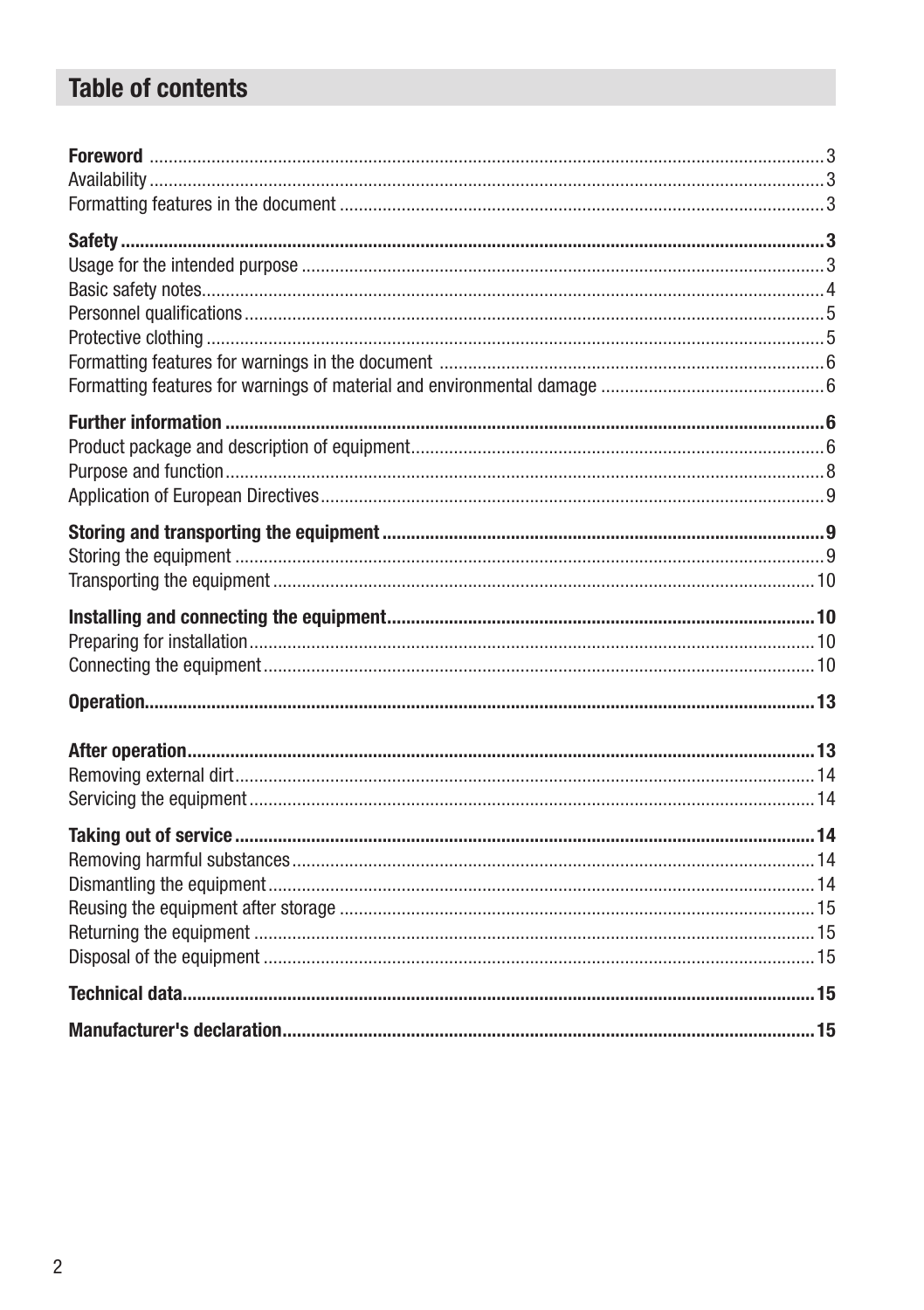#### Foreword

This Installation & Operating Manual will help ensure proper, safe and cost-efficient use of the following types of vessel:

- ◗ Steam-powered condensate-return unit FPS 11
- ◗ Steam-powered condensate-return unit FPS 14
- ◗ Steam-powered condensate-return unit FPS 23

Referred to below simply as 'equipment'.

This Installation & Operating Manual is intended for all persons bringing this equipment into service, and operating, using, servicing, cleaning or disposing of the equipment. In particular, the Installation & Operating Manual is aimed at service technicians, trained specialist personnel, and qualified and authorised operating personnel.

Each of the above must have read and understood the content of this Installation & Operating Manual.

Following the instructions in the Installation & Operating Manual helps to avoid danger and increases the reliability and service life of the equipment. In addition to the instructions in this Installation & Operating Manual, compliance with the applicable binding rules on accident prevention in the country and location of use, and with the generally recognised technical regulations for safe and proper working, is essential.

#### Availability

Always keep this Installation & Operating Manual together with the system documentation. Make sure that the Installation & Operating Manual is available to the operator.

The Installation & Operating Manual is part of the equipment package. Hand over this Installation & Operating Manual if you sell or pass on the equipment to a third party.

# Formatting features in the document

Different types of information in the Installation & Operating Manual are formatted in different ways.

This helps you to distinguish easily between the following types of information:

Normal text

Cross references

- ◗ Lists
	- Bullet points in lists
- $\geq$  Action to be taken.



These tips contain additional information, e.g. about cost-efficient use of the equipment.

#### **Security**

#### Usage for the intended purpose

The FPS equipment uses booster steam to collect and transport condensate at intervals that vary depending on the level. The transport intervals are controlled by a special float valve.

The equipment may only be used within the admissible pressure and temperature ratings, with due consideration of chemical and corrosive influences.

Usage for the intended purpose also includes reading and adhering to all instructions in this manual, particularly the safety notes.

Any other use of the equipment shall be considered as improper use.

Improper use also includes using equipment made of materials that are unsuitable for the fluid used.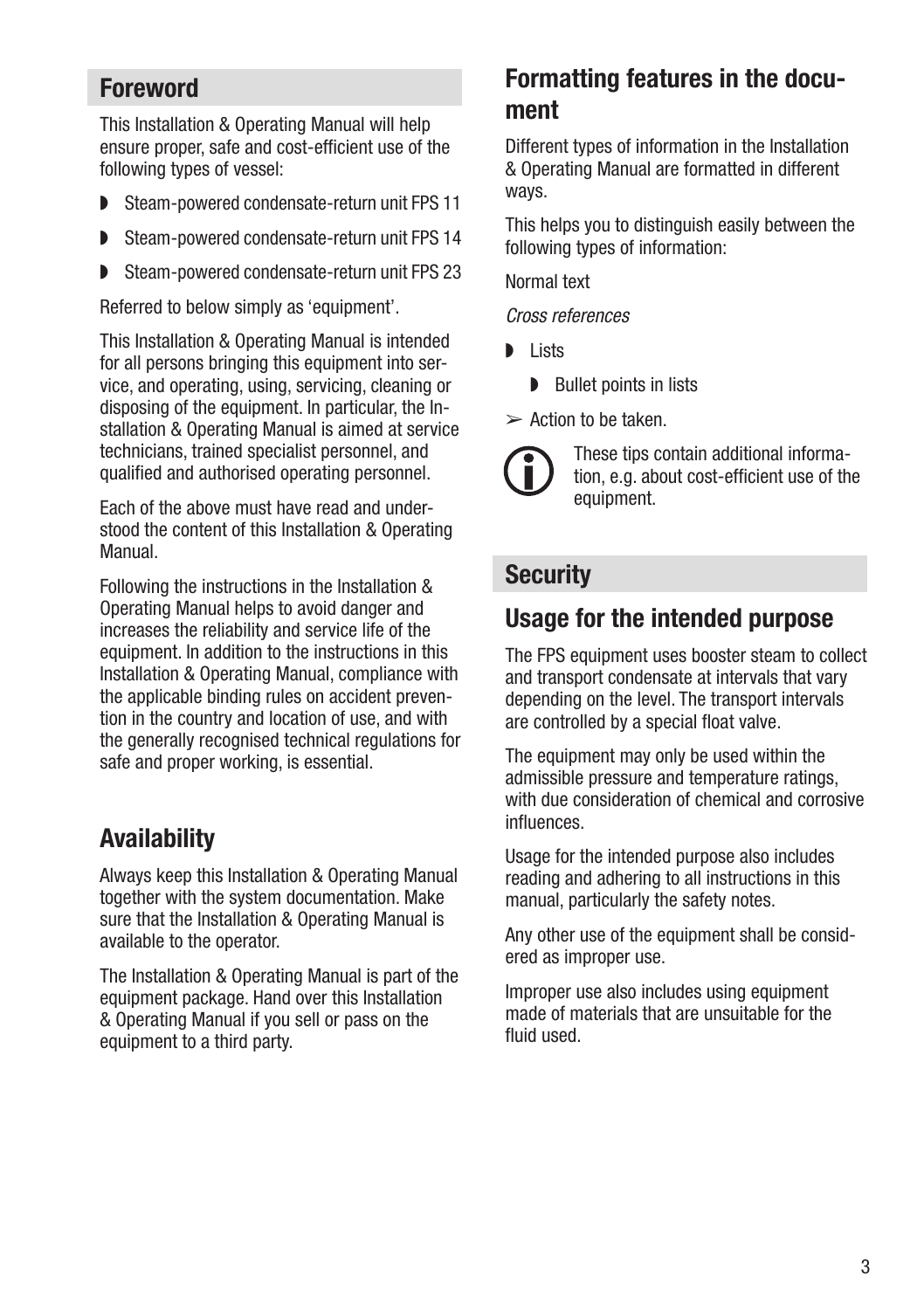# Basic safety notes

#### Risk of serious injury

- $\triangleright$  The equipment can become hot during operation. Only bring the equipment into service if contact with hot surfaces is prevented by insulation or other protection.
- $\triangleright$  The equipment is under pressure and can get hot. Only perform work on the equipment if the following conditions are satisfied:
	- $\triangleright$  The pipes must not be under pressure.
	- **D** All fluid must be thoroughly removed from pipes and the equipment.
	- $\triangleright$  Before carrying out any work, the higher-level system must be switched off and secured so it cannot be switched back on prematurely.
	- $\triangleright$  The pipes and equipment must have cooled to around 20 °C (lukewarm).
- $\triangleright$  For equipment used in contaminated areas, there is a risk of serious or fatal injury from harmful substances on the equipment. Only perform work on the equipment when it has been thoroughly decontaminated. Wear the protective clothing specified for the contaminated zone during all work.
- $\triangleright$  The equipment may only be used with fluids that are not aggressive in contact with its material and gaskets. Otherwise, leaks may occur and hot or toxic fluid may escape.
- $\triangleright$  The equipment and its components may only be installed or removed by specialist personnel. Specialist personnel must have knowledge and experience in the following areas:
	- $\triangleright$  Producing pipe connections.
	- $\triangleright$  Selecting suitable lifting gear for the product, and using it safely.
	- **N** Working with hazardous (contaminated, hot or pressurised) fluids.
- $\blacktriangleright$  If the admissible pressure and temperature ratings are exceeded, the equipment may be destroyed and hot or pressurised fluid may escape. Make sure that the equipment is always used within the admissible pressure and temperature ratings. You can find information on the pressure and temperature ratings on the name plate.
- $\blacksquare$  Incorrect handling of lifting gear or the use of unsuitable lifting gear can cause the equipment or its parts to fall.
	- $\triangleright$  Only allow specialist personnel to lift the equipment or its components.
	- $\blacksquare$  Make sure that there are never any persons below suspended loads.
	- $\triangleright$  Make sure that the lifting gear has sufficient load-bearing capacity for the load to be lifted, and that the load is sufficiently secured. Please consult the manufacturer for information about component weight and safe lifting points.
	- $\triangleright$  Ensure compliance with all locally applicable safety and accident prevention regulations.

#### Risk of minor injury

- $\triangleright$  There is a risk of cuts from sharp-edged internal parts of the equipment. Always wear protective gloves when working on the equipment.
- $\blacktriangleright$  If the equipment is inadequately supported during installation, there is a risk of crushing if it falls. Secure the equipment during installation so it cannot fall. Wear sturdy safety boots.

#### Information on material damage or malfunctions

- $\blacksquare$  Installing the equipment against the specified direction of flow or in the wrong location will result in malfunctions. This could cause damage to the equipment or the higher-level system. Install the equipment in the pipe in the direction of flow stated in this Installation & Operating Manual.
- $\blacktriangleright$  Equipment made from materials that are unsuitable for the fluid used will wear faster. This can cause fluid to escape. Make sure the material is suitable for the fluid used.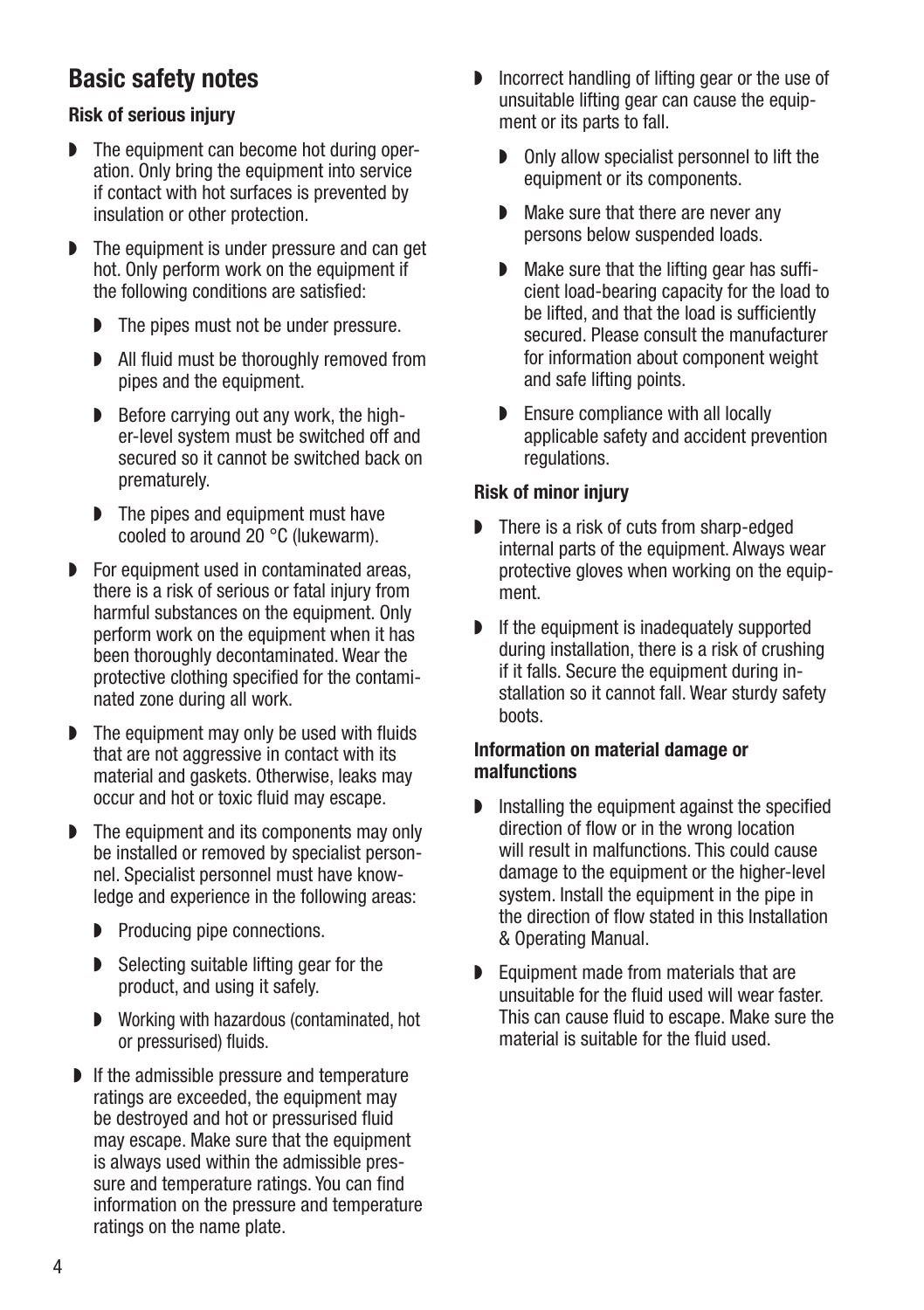- $\bullet$  Using the equipment in systems with the wrong operating conditions can lead to material damage or malfunctions. Always ensure the following operating conditions are complied with:
	- $\triangleright$  An air venting pipe must always be installed.
	- $\triangleright$  The steam pressure of the system must always be higher downstream of the FPS than upstream of it.
	- $\triangleright$  The minimum height difference must be complied with.
	- $\triangleright$  The condensate line upstream of the equipment must be sufficiently large to act as a reservoir for condensate arising during the pumping process. A pipe elbow must be installed immediately upstream of the equipment, to allow the vertical accumulation of fluid.

# Personnel qualifications

Specialist personnel must have knowledge and experience in the following areas:

- $\triangleright$  Explosion and fire protection provisions applicable at the site of installation
- Work on pressure equipment
- $\triangleright$  Producing pipe connections
- **D** Working with hazardous (hot or pressurised) fluids
- $\blacktriangleright$  Lifting and transporting loads
- **D** All information in this Installation & Operating Manual and other applicable documentation

# Protective clothing

The required protective clothing depends on the regulations at the place of work and the fluids used. You will find information on suitable protective clothing and PPE in the safety data sheet for the fluid used.

The protective clothing basically consists of the following items:

- Safety helmet as per FN 397
- Safety boots as per FN ISO 20345
- Sturdy leather gloves as per EN 388
- Safety goggles as per DIN EN 166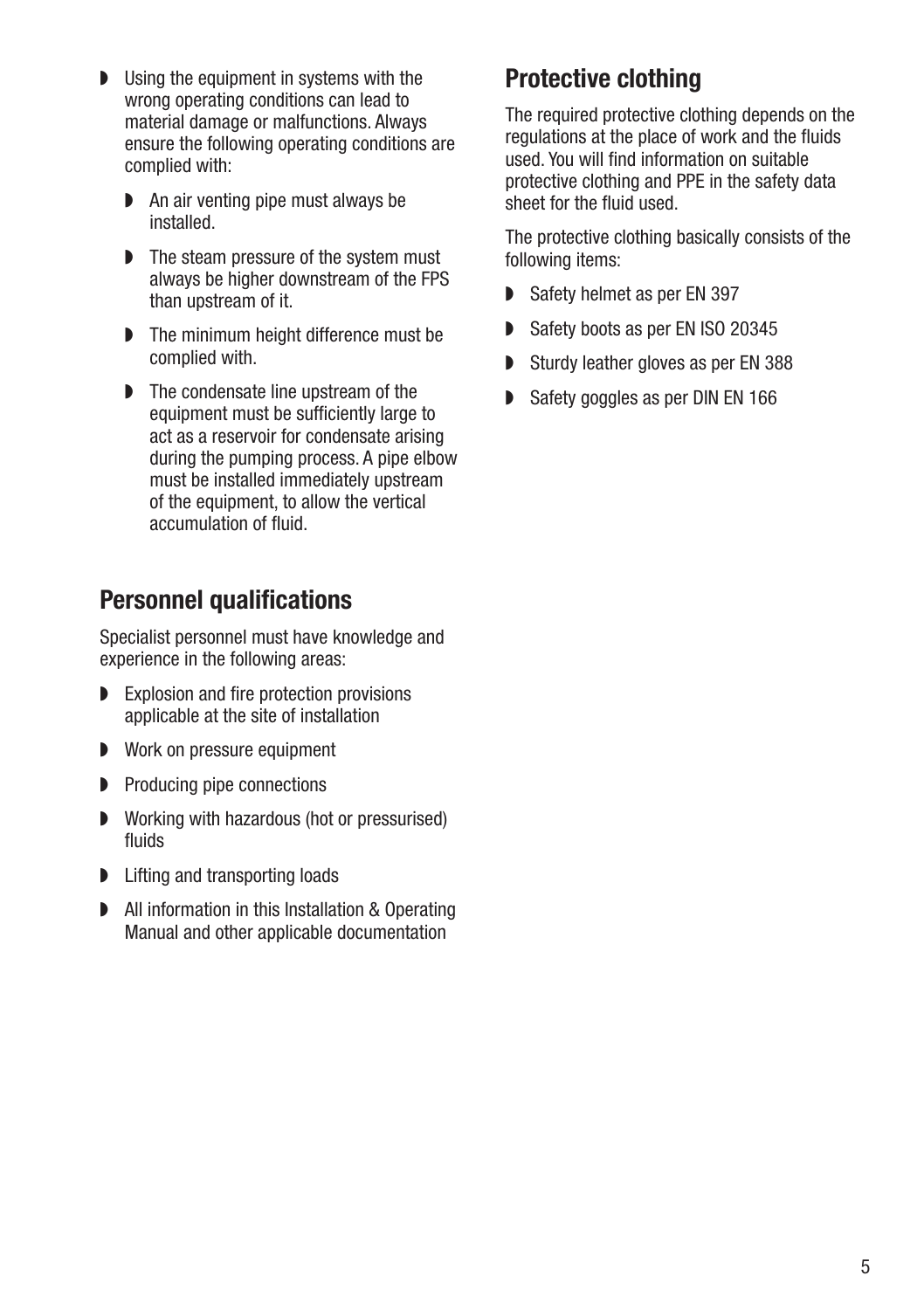# Formatting features for warnings in the document



# **DANGER**

mandedons with the word BANGEN wann<br>of a dangerous situation that will result in death or serious injury. Instructions with the word DANGER warn



# WARNING

warn or a dangerous shuadon that may<br>possibly result in death or serious injury. warnhing in Text and the Second Construction in the Second Construction in the Second Construction in the Second Construction in the Second Construction in the Second Construction in the Second Construction in the Second C Instructions with the word WARNING mstructions with the word wArninnud<br>warn of a dangerous situation that may possibly result in death or serious injury.



#### **UAUTIUN** CAUTION

UP LUP LIGHT<br>Instructions with the word CAUTION warn instructions with the word CAOTION warn<br>of a situation that may result in minor or vor einer die zum die zum die zum die zum die die zum die die zum die die zum die die zum die die zum die die <br>Geschicht ware von die zum die zum die zum die die zum die die zum die zum die zum die zum die zum die zum die möglicherweise zum Tod oder zu schweren

Tod oder zu schweren verletzungen führt.<br>Tod oder zu schweren führt.

vor einer Situation, die zu leichten oder Situation, die zu leichten oder Situation, die zu leichten oder Situ<br>Situation, die zu leichten oder Situation, die zu leichten oder Situation, die zu leichten die zu leichten die

#### Warnings of material and onmental damage environmental damage

#### vor einer gefährlichen Situation, die attention!<br>1986 – Zum Tod oder zu schweren oder Situation, die zu leichten oder zu leichten oder zu leichten oder zu leic Hinweise mit dem Wort VORSICHT warnen

Volksweise der Stadt

These notices warn of a situation result-<u>diese Hindustriese warnen voor die stel</u> ing in material or environmental damage.

# Description

# Product package and description of equipment

#### Beschreibung Lieferumfang Scope of supply

The equipment is packaged ready for installation.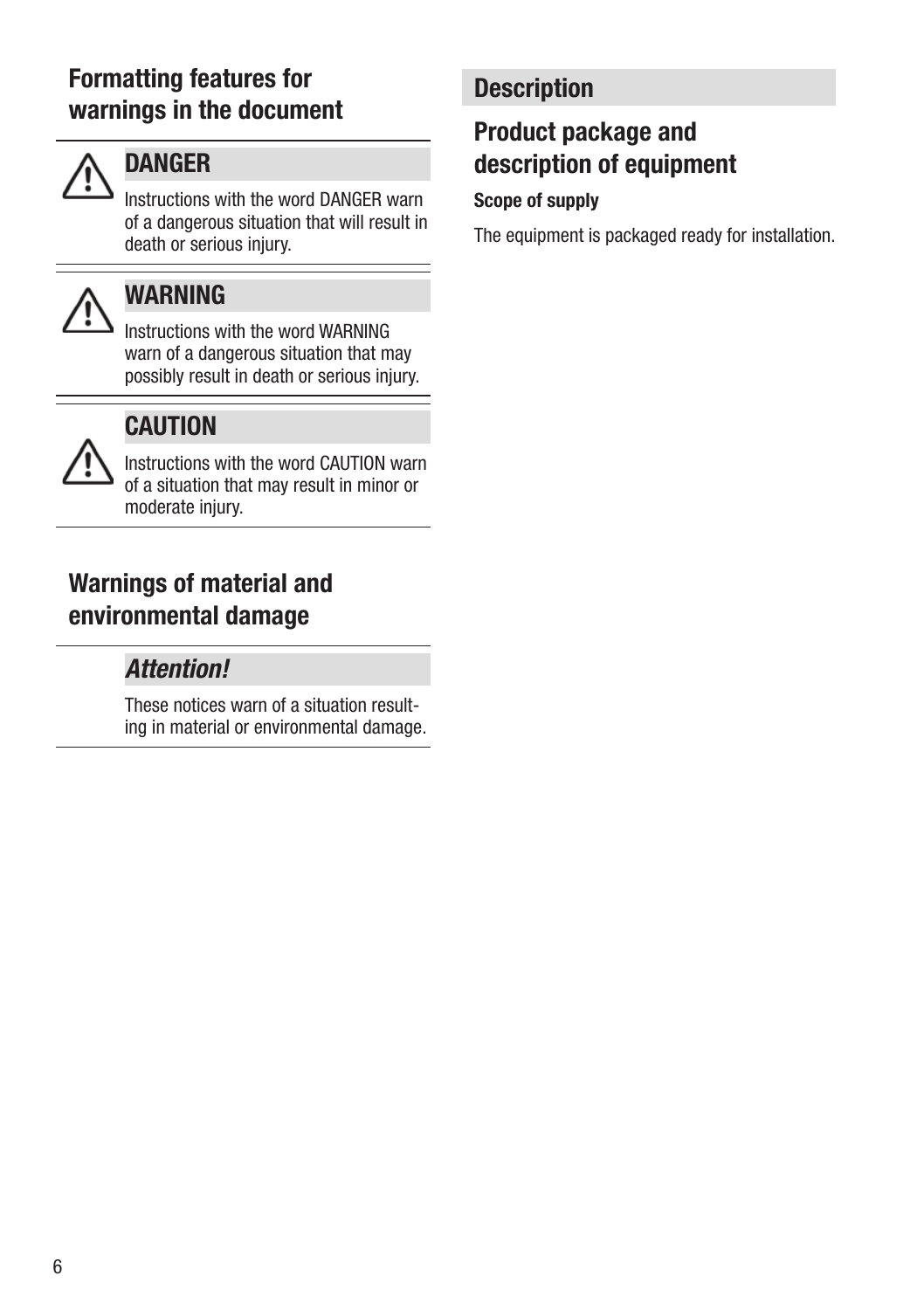#### Description of equipment

The equipment features the following connections:

- $\triangleright$  Condensate inlet
- $\triangleright$  Condensate outlet
- $\triangleright$  Booster steam
- $\triangleright$  Vent
- $\triangleright$  Drain (if applicable)

#### FPS 11



FPS 23



No. Designation 1 Vessel 2 Connection: Condensate inlet 3 Connection: Condensate outlet 4 Connection: Booster steam

| No. | Designation                |
|-----|----------------------------|
| 5   | <b>Connection: Vent</b>    |
| 6   | Connection: Drain (FPS 14) |
|     | Name plate                 |
|     | Non-return valve           |

7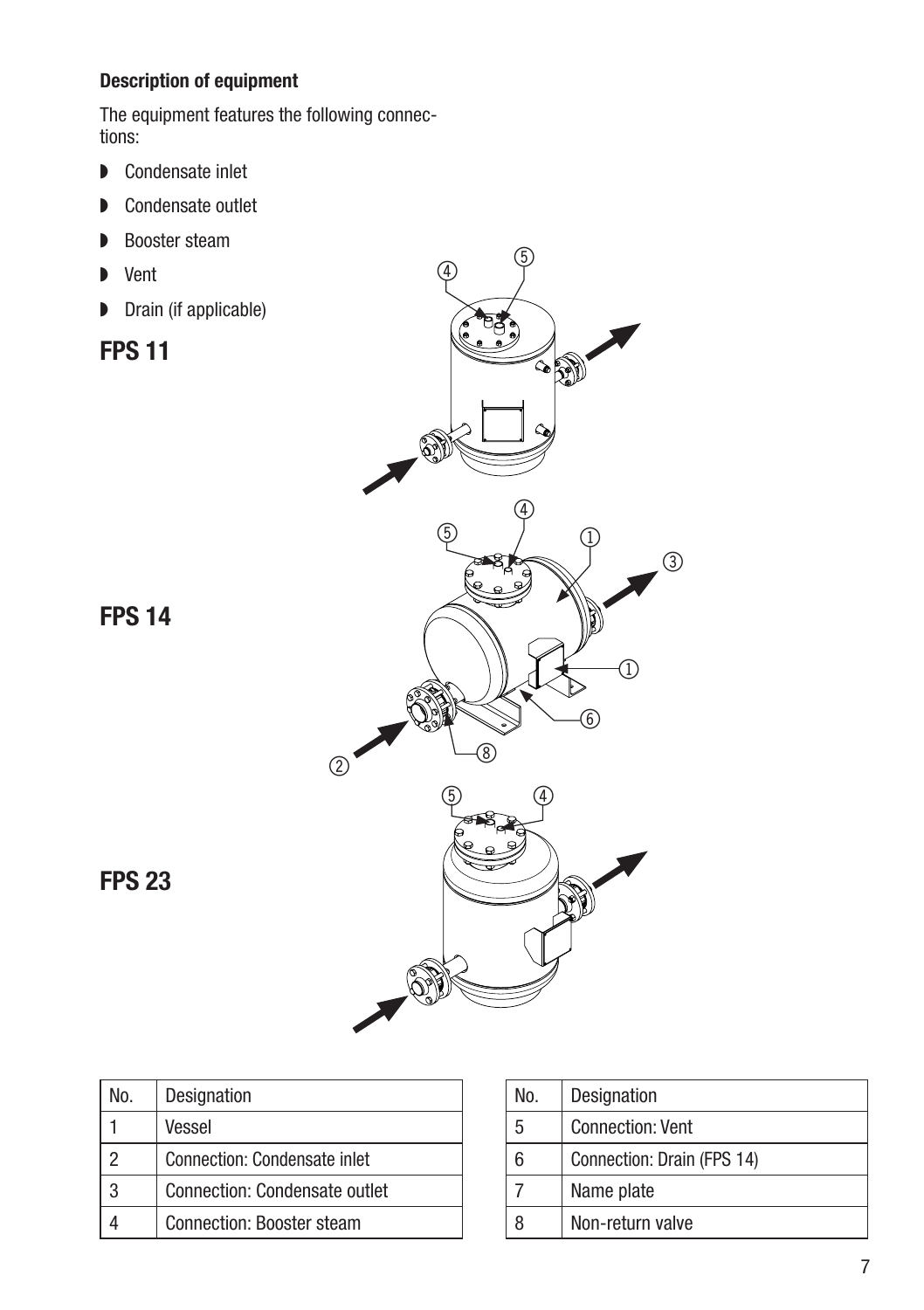#### **Connections**

Connection for condensate line:

**D** Butt-weld end of welding neck flange

Connection for booster steam venting pipe:

 $\blacktriangleright$  Screwed socket

#### Name plate

On the name plate, you will find the following information:

- $\blacksquare$  Manufacturer
- $\triangleright$  Type designation
- $\triangleright$  Minimum operating temperature
- **D** Maximum operating temperature
- $\blacksquare$  Maximum service pressure
- **Mark, e.g. CE, UKCA** (if required)
- $\blacktriangleright$  Year of production
- $\blacksquare$  Serial number
- $\triangleright$  Type of vessel
- $\triangleright$  Weight
- $\blacktriangleright$  Applicable rules
- $\triangleright$  Test pressure
- Date of test
- Volume

# Purpose and function

#### Purpose

FPS equipment is used to discharge condensate from steam in steam-heated consumers.

In the equipment, the condensate is transported by booster steam.

This means that the equipment can also discharge condensate if the steam pressure is so low that condensate can no longer be removed by conventional steam traps.

FPS units are cyclical condensate-return units. They require the upstream pressure to be lower than the back pressure.

#### Function

Condensate fills the equipment, causing the ball float to rise.

At the upper switchpoint, the ball float actuates the valve control. This opens the booster steam supply and closes the vent valve.

The booster steam forces the condensate out of the equipment and the ball float falls.

During this pumping process, the flow of condensate builds up in the supply line.

When the ball float reaches the lower switchpoint, the valve control stops the supply of booster steam and the vent valve opens.

The flow of condensate accumulates in the equipment and the process is repeated.

The non-return valve in the inlet prevents condensate and booster steam from flowing back through the condensate inlet. The non-return valve in the outlet prevents any return flow in the condensate outlet.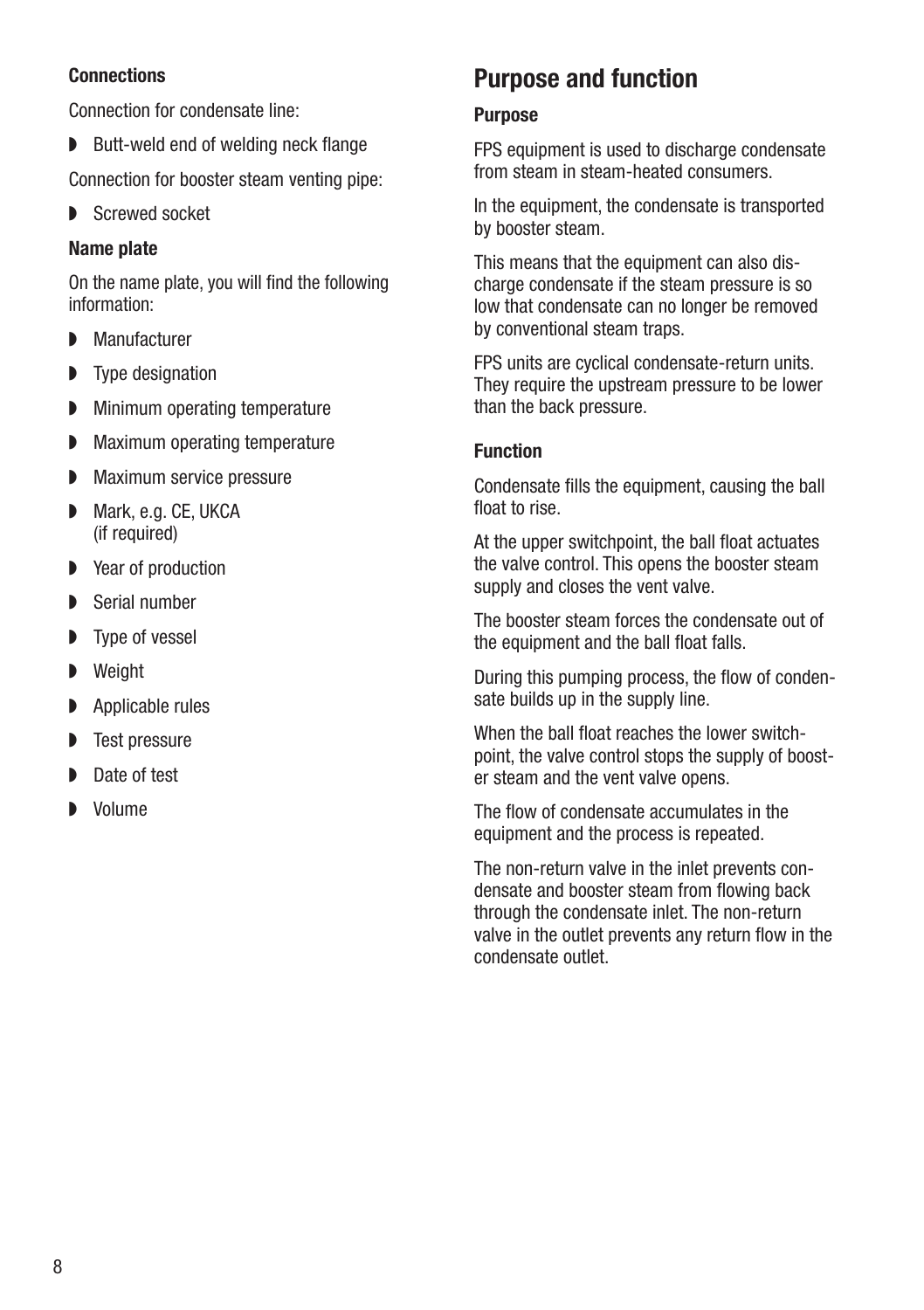#### Application of European **Directives**

#### Pressure Equipment Directive

The equipment conforms to this directive (see "Manufacturer's Declaration" section) and can be used for the following fluids:

 $\triangleright$  Group 2 fluids

#### ATEX Directive

The equipment does not have a potential ignition source and as such is not subject to this directive (see "Manufacturer's Declaration" section).

Static electricity: Static electricity can be produced in the system if the equipment is installed between pipe flanges.

If the equipment is used in potentially explosive atmospheres, the discharge or prevention of possible electrostatic charging is the responsibility of the manufacturer or operator of the system.

#### Storing and transporting the equipment

#### **Attention!**

Storing or transporting the equipment incorrectly can damage it.

- $\ge$  Seal off all openings with the supplied covers, or comparable ones.
- $\geq$  Make sure the equipment remains dry and is protected against corrosive atmospheres.
- $\geq$  Please contact the manufacturer if you wish to transport or store the equipment in different conditions.

# Storing the equipment

- $\geq$  Store the equipment solely in the following conditions:
- $\triangleright$  Store the equipment for no more than 12 months.
- $\triangleright$  Seal off all openings on the equipment with the supplied plugs or comparable covers.
- $\triangleright$  Connecting and sealing surfaces must be protected against mechanical damage.
- $\triangleright$  The equipment and all components must be protected against jolts and impacts.
- **D** Only store the equipment in closed rooms in the following ambient conditions:
	- **D** Air humidity below 50%, non-condensing
	- **D** Clean room air, not salty or corrosive in other ways
	- **D** Temperature  $5-40$  °C.
- $\triangleright$  Make sure that these conditions are constantly maintained throughout storage.
- $\triangleright$  Please contact the manufacturer if you wish to store the equipment in different conditions.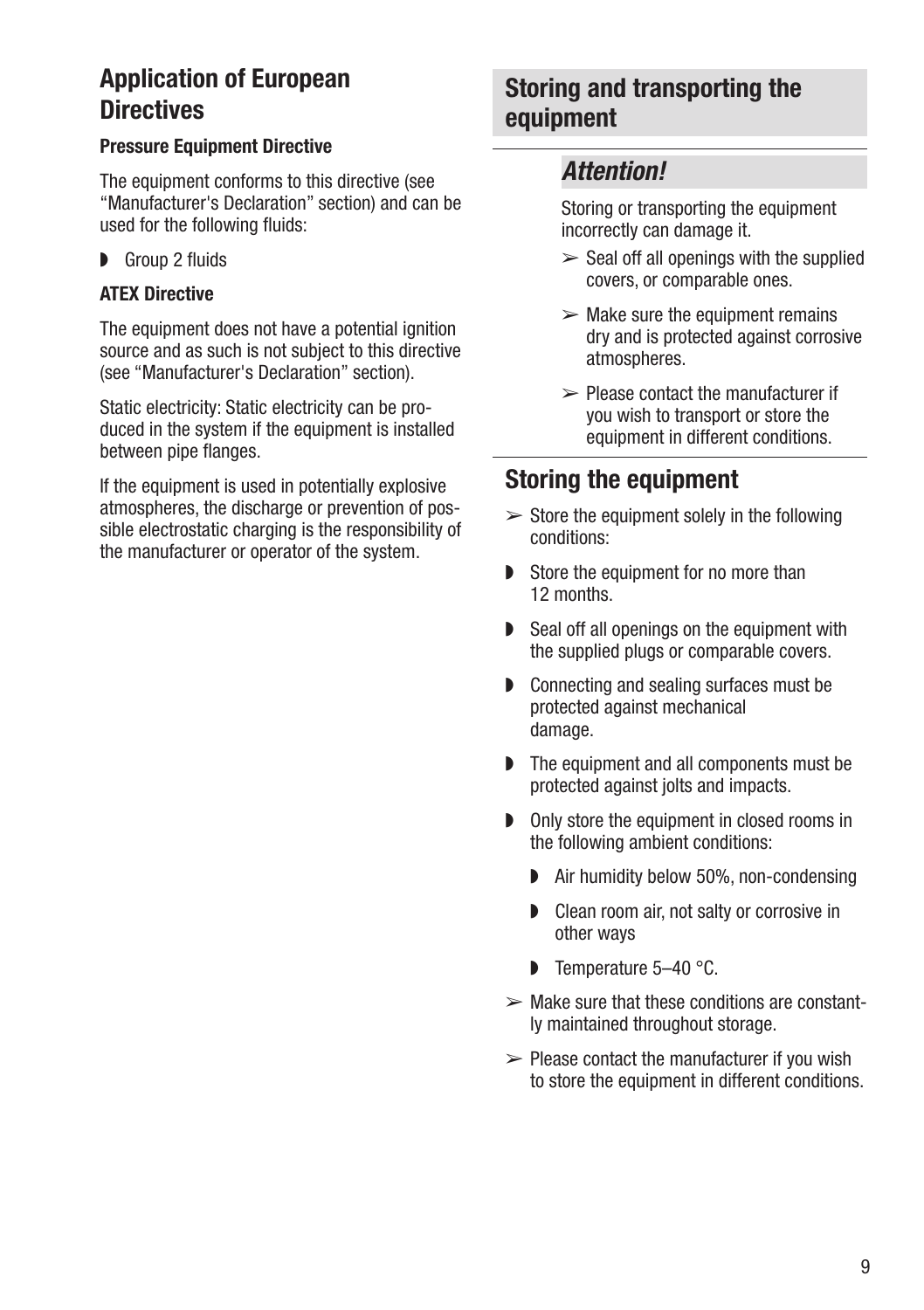# **Transporting the equipment**



#### DANGER

Risk of crushing from falling equipment or components.

- $\blacktriangleright$  Always use suitable lifting gear when lifting, moving and working on the equipment and its components.
- $\geq$  Make sure that the equipment cannot<br>tip over tip over. vor einer gefährlichen Situation, die eine Gefährlichen Situation, die eine Situation, die eine Situation, die
- $\triangleright$  Make sure that there are never any persons below suspended loads.
- $\geq$  During transport, maintain the same conditions as during storage.
- $\blacktriangleright$  Insert the plugs into the connections before transport.



If you do not have the supplied plugs, seal the connections with comparable covers.

- $\geq 0$  over distances of a few metres, you may were distances of a few metres, you in<br>transport the equipment unpackaged.
- $\triangleright$  Over longer distances, use the original packaging for transport.
- $\geq$  If the original packaging is not available, pack n die original packaging is not available, paci corrosion and mechanical damage.



The equipment can be transported for short periods at temperatures below 0 °C, provided that it has been thoroughly drained and dried.

# equipment Installing and connecting the

#### Preparing for installation Gerätebeschreibung

#### **CHR DANGER** Lieferumfang

- $\leftarrow$  Risk of crushing from falling equipment voor einer verbinden verbinden verbinden verbinden und die Akkuste verbinden und die Akkuste verbinden und die <br>Sie die Akkuste verbinden und die Akkuste verbinden und die Akkuste verbinden und die Akkuste verbinden und di
- $\geq$  Always use suitable lifting gear when equipment and its components. lifting, moving and working on the
- $\geq$  Make sure that the equipment cannot  $\mathfrak{u}$  vor  $\mathfrak{v}$ . tip over.  $\mu$  ordination.
- $\blacktriangleright$  Make sure that there are never any mare out only also also here in
- ment over the equipment.<br>packaging.  $\geq$  Remove the equipment from the transport Ledertasche
- $\mathbf{p}$  Inspect the equipment for damage sustained during transport.
	- $\blacktriangleright$  If you find any such damage, please contact the manufacturer.

 $H = \frac{1}{2}$ Connections may be sealed with plugs on de- $H = \frac{1}{2}$ livery.

# Connecting the equipment



# GEFAHR Diese Hinweise warnen vor einer Situation, DANGER

Incorrectly connected equipment can result in accidents with extremely severe injuries or death.

- sonnel connect the equipment to the<br>nine  $\triangleright$  Make sure that only specialist perpipe.
- $\sim$  Domove the pluge before installation  $\triangleright$  Remove the plugs before installation.
- $\triangleright$  Store the plugs and packaging for later use.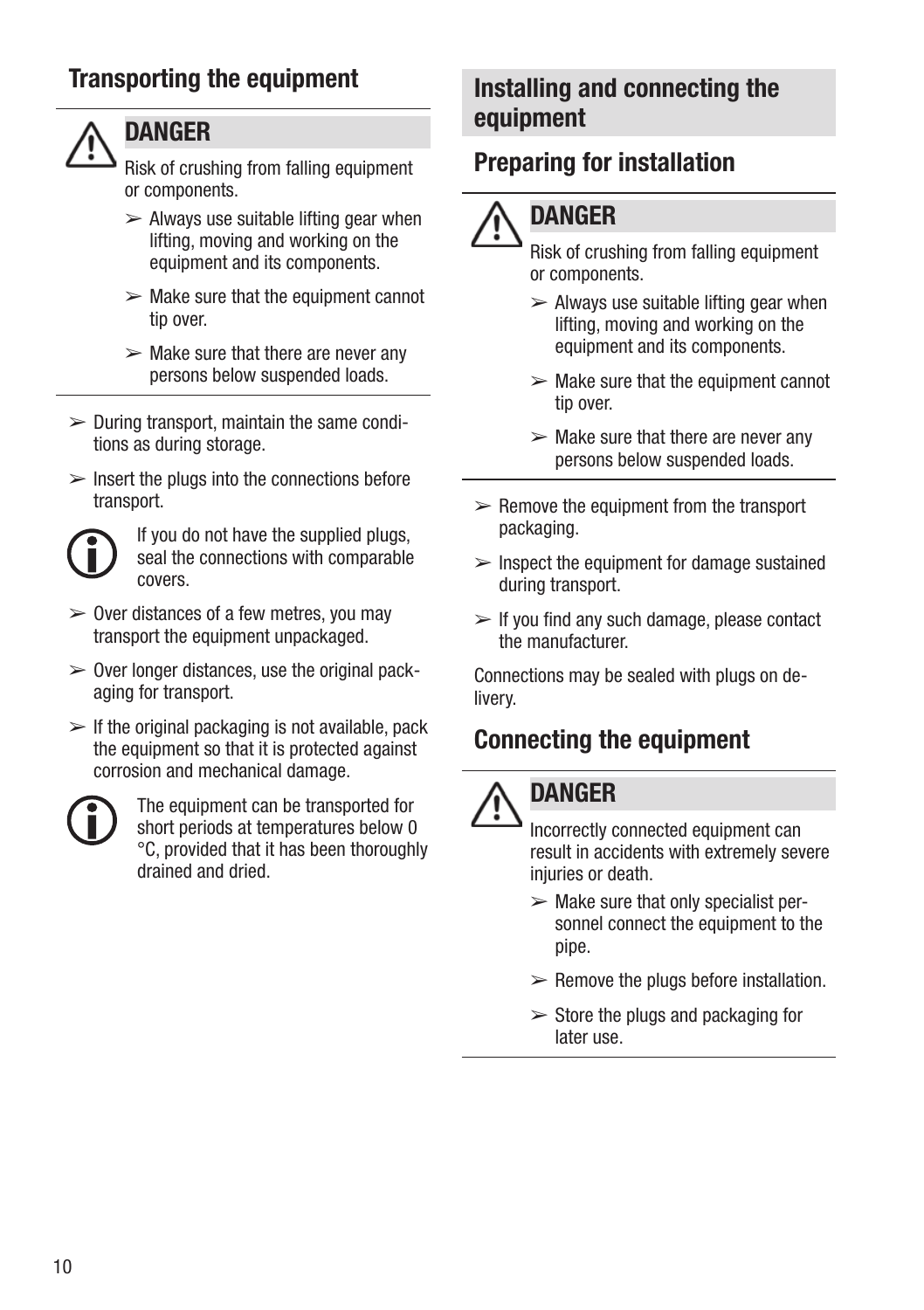# **DANGER**

Risk of severe injury or death due to burns or intoxication during work on Tod oder zu schweren Verletzungen führt. pipes.

- ous fluids in the equipment or pipes.  $\geq$  Make sure there are no hot or hazard-
- I wake sure the pipes to the equipment die not dinabi probodie.  $\geq$  Make sure the pipes to the equipment
- $\blacktriangleright$  Make sure the system is switched off and secured so that it cannot be switched back on prematurely.
- $\triangleright$  Make sure the equipment and pipes<br>have cooled to a lukewarm temporal ture. Weise mit dem Wort Vorsitzung warnen warnen warnen warnen warnen warnen warnen warnen warnen warnen warn have cooled to a lukewarm temperature.
- $\triangleright$  Wear suitable protective clothing med verletzungen for the fluid, and use suitable PPE if necessary.

You will find information on suitable protective clothing and PPE in the safety data sheet for the fluid used.

- $\blacktriangleright$  Drain the pipes.
- $\triangleright$  Switch off the system and secure so that it cannot be switched back on prematurely.

Specialist personnel must have knowledge and experience of producing the type of pipe connection used.

#### Lieferumfang die Komponenten des Geräts werden in eine Veräts werden in eine Veräts werden in eine Veräts werden in eine Ve

The equipment can be damaged if connections are too weak.

ment is not subjected to any forces or  $\overline{\phantom{a}}$  $\triangleright$  Make sure that the connected equiptorques.

The plant operator is responsible for making suitable for the fluid used. sure that the equipment and sealing material are

- $>$  Make sure that the materials of all equipment components are suitable for the fluid used.
- $\blacktriangleright$  If you require further information, please contact the manufacturer.
- $\blacktriangleright$  Inspect all gaskets before installation to ensure they are in perfect condition.
	- $\triangleright$  Make sure the system pipework is clean.
	- $\geq$  Make sure the equipment is free of foreign matter.
	- $\geq$  Install the equipment lower than the consumer, to ensure the correct height difference. The minimum height difference between the FPS and consumer should be approx. 150 mm.

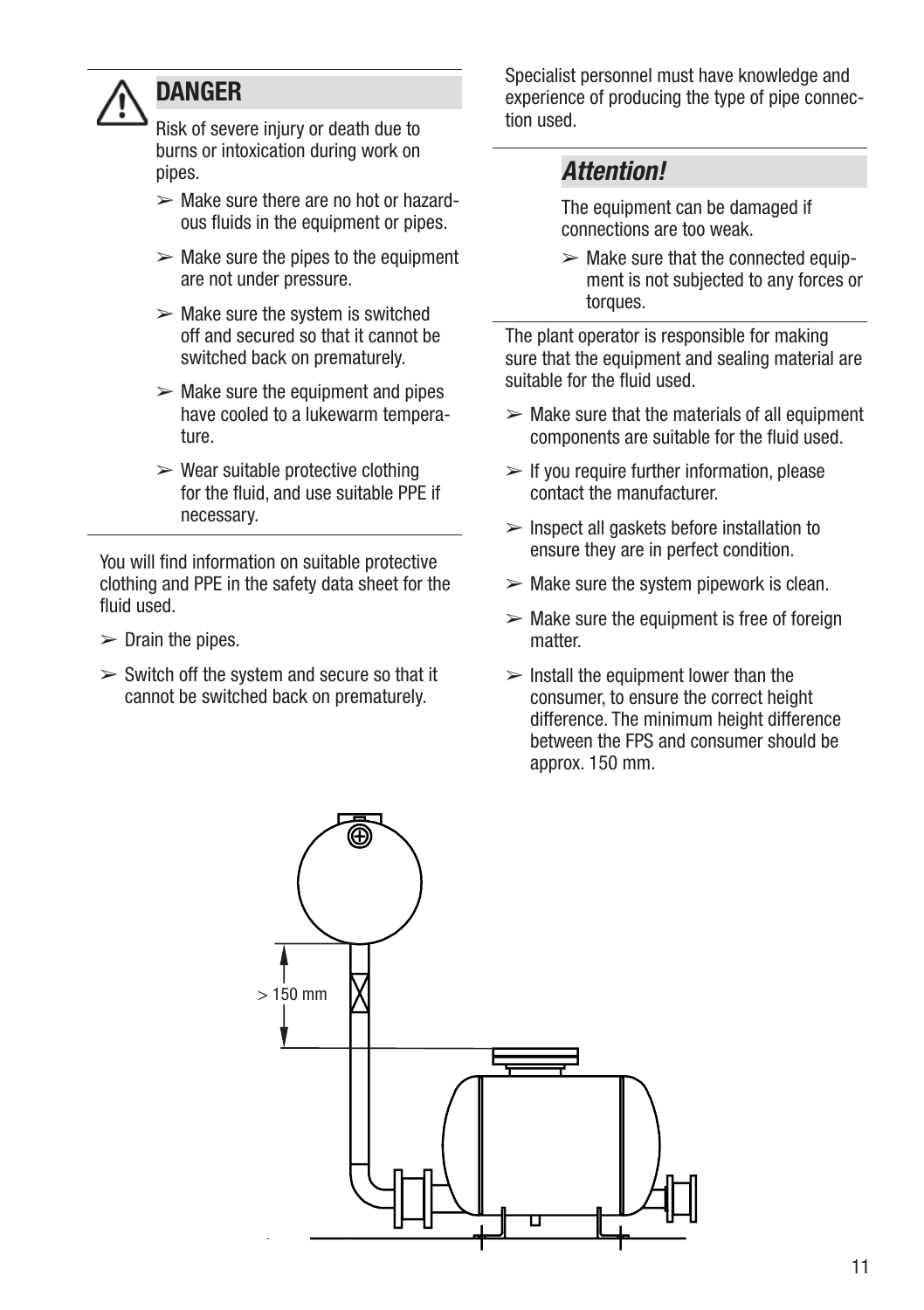Example installation:



|   | <b>FPS</b>               |
|---|--------------------------|
|   | Steam line               |
| B | Consumer                 |
| C | Reservoir                |
|   | Booster steam line       |
|   | Vent                     |
|   | Condensate inflow to FPS |

| G | Condensate to boiler house |
|---|----------------------------|
|   | Shut-off valve             |
|   | Pressure gauge             |
|   | Sight glass                |
|   | Steam trap                 |
|   | Dirt trap                  |
|   | Non-return valve           |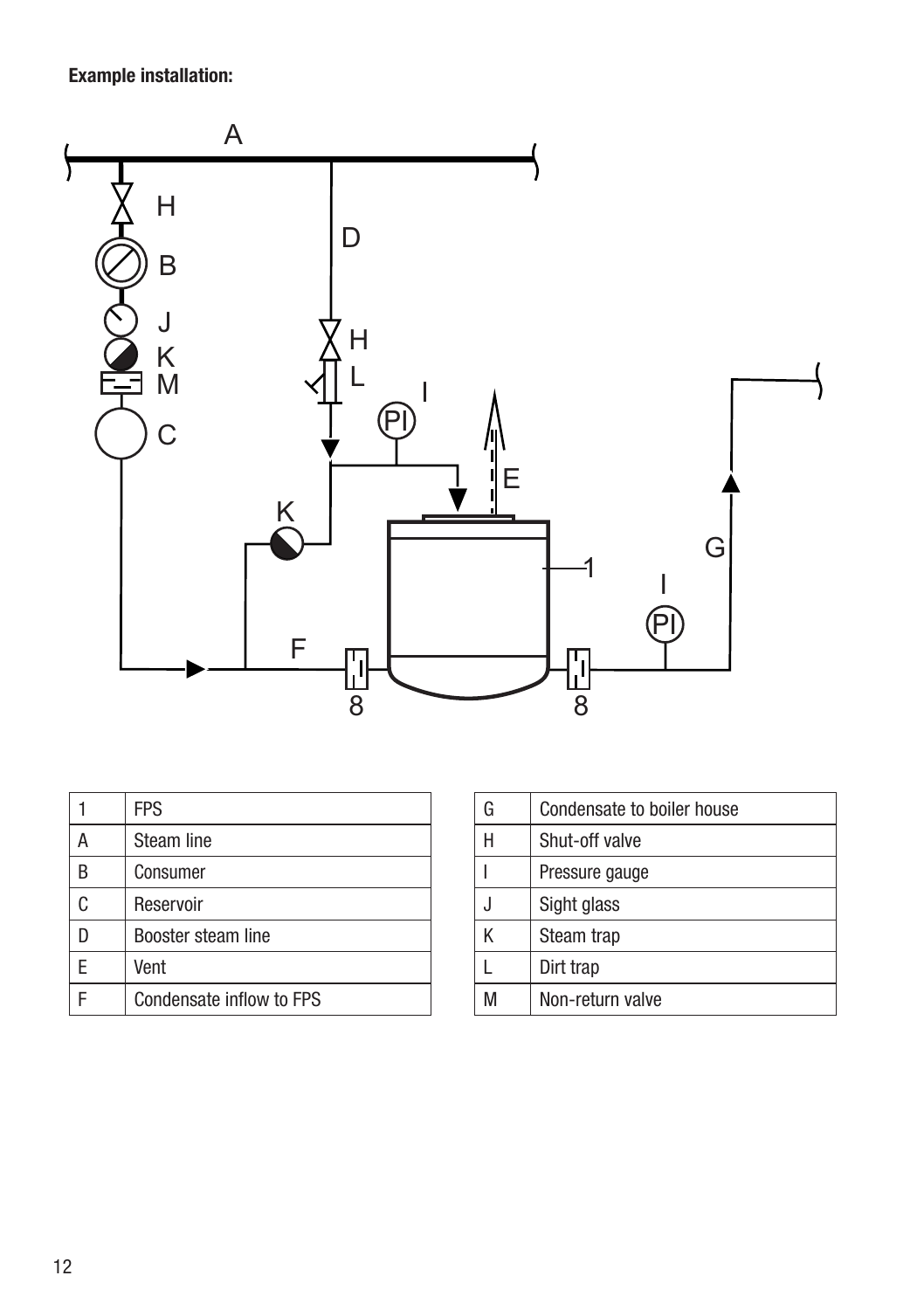- $\geq$  Make sure the condensate inflow and outflow lines satisfy the following conditions:
	- $\triangleright$  The minimum height difference must be complied with. Smaller height differences will diminish the pump capacity.
	- $\triangleright$  The condensate line upstream of the equipment must be sufficiently large to act as a reservoir for condensate arising during the pumping process. If surges of condensate are produced, we recommend a condensate header.
	- $\triangleright$  The pressure upstream of the equipment must be lower than downstream of it. Otherwise, live steam leakage may occur.
- $\geq$  Connect the condensate inflow line to the condensate inlet.
- $\geq$  Connect the condensate discharge line to the condensate outlet.
- $\geq$  Make sure that the booster steam and vent lines satisfy the following conditions:
	- $\geq$  Lines must be routed so as to avoid water pockets.

Minimum cross-section of lines:

- Booster steam DN 15  $(\frac{1}{2})$
- $\triangleright$  Vent DN 25 (1")
	- $\triangleright$  An air venting pipe must be installed.
	- $\blacksquare$  The booster steam line must be drained at its lowest point.
- $\triangleright$  Make sure the equipment is securely installed and all connections are correct and secure.
- $\geq$  At operating temperature, check that flange connections are tight.

If flange connections are not tight, proceed as follows:

- $\geq$  Power down the system and wait until the vessel and pipes are cool enough to touch.
- $\triangleright$  Re-righten threaded joints.
- $\geq$  Power the system up again.
- $\geq$  Check once again at operating temperature that flange connections are tight.

The surface of the equipment becomes hot during operation. There is a risk of burns.

 $\ge$  Insulate the surface of the equipment with suitable material.

#### **Operation**

You cannot perform work on the equipment during operation.

#### After operation



**DANGER** 

For equipment used in contaminated areas, there is a risk of serious or fatal injury from harmful substances on the equipment.

- $\geq$  0nly allow specialist personnel to<br>- perform work on contaminated equiphingens ment. Warnen Warnen warnen warnen warnen warnen warnen warnen warnen warnen warnen warnen warnen warnen warnen warnen warnen warnen warnen warnen warnen warnen warnen warnen warnen warnen warnen warnen warnen warne  $\geq 0$ nly allow specialist personnel to ment.
- $\triangleright$  Wear the protective clothing specified for the contaminated zone during all work.
- decontaminated before any work.  $\triangleright$  Make sure that the equipment is fully
- $\triangleright$  Follow the instructions for handling the harmful substances in question.

#### mittleren Verletzungen führen kann. **Attention!**

Frost damage can occur wne<br>system is not in operation. Frost damage can occur when the

 $\geq$  Drain the equipment if there is a risk <u>Achtung in der Sta</u> of frost.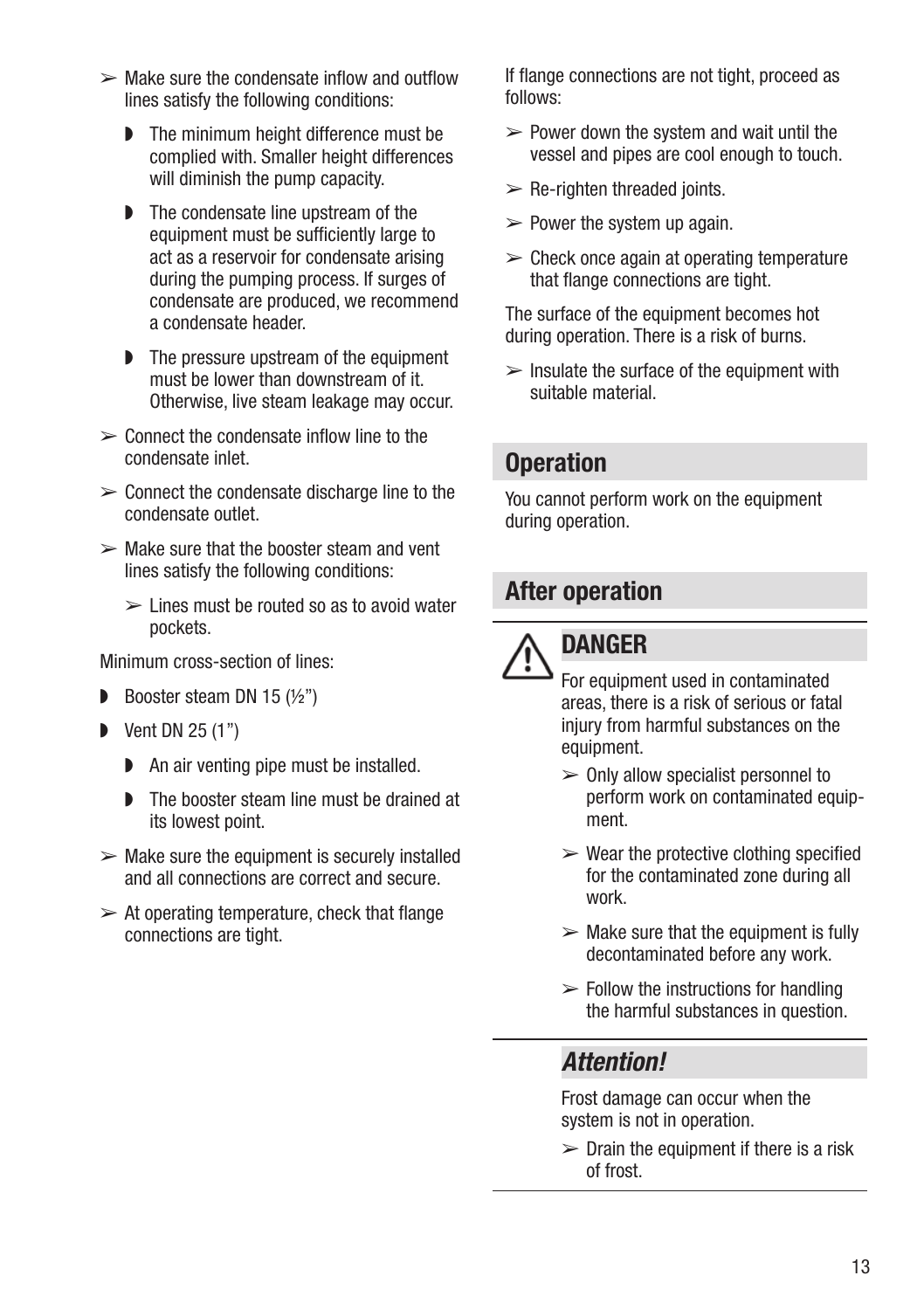# Removing external dirt

- $\geq$  Remove dirt from the equipment with clean water and a lint-free cloth.
- $\triangleright$  Remove stubborn dirt with a cleaning agent suitable for the material and a lint-free cloth.

# Servicing the equipment

The equipment does not require any particular maintenance work.

The plant operator may need to adapt the intervals for internal inspections for corrosion and deposits, depending on the conditions at the site.

- $\triangleright$  Check the function and condition of the equipment at regular intervals.
- $\geq$  Clean the equipment when necessary.

Use only genuine spare parts for the equipment.

 $\triangleright$  Replace damaged equipment with new.

#### Taking out of service

DANGER

Warnhington in Text and the Text of Text and the Text of Text and Text and Text and Text and Text and Text and Text and Text and Text and Text and Text and Text and Text and Text and Text and Text and Text and Text and Tex

# Removing harmful substances

For equipment used in contaminated areas, there is a risk of serious or fatal injury from harmful substances on the equipment.

- $\geq 0$ nly allow specialist personnel to perform work on contaminated equipment. Guipment.
- $\mathcal{P}$  Wear the protective clothing specified for the contaminated zone during all work. möglicher weise zum Tod oder zum Tod oder zum Tod oder zum Tod oder zum Tod oder zum Tod oder zum Tod oder zum
- $\blacktriangleright$  Make sure that the equipment is fully decontaminated before any work.
- $\blacktriangleright$  Follow the instructions for handling the relevant harmful substances here. Hind Tolevallt Harringi SubStanceS Hort

Specialist personnel must have knowledge and experience in the following areas:

- $\triangleright$  The applicable local regulations for handling harmful substances
- $\triangleright$  Special regulations for handling the harmful substances present
- $\blacktriangleright$  The use of the prescribed protective clothing.

#### **Attention!**

Risk of environmental damage due to toxic fluid residues.

- $\triangleright$  Prior to disposal, make sure the equipment is cleaned and free of any fluid residues.
- $\geq$  Dispose of all materials in accordance with the regulations at the location of use.
- $\triangleright$  Remove all residues from the equipment.
- regulations at the location of use.  $\geq$  Dispose of all residues in accordance with the

# Dismantling the equipment



#### **A** DANGER

 $\overline{\phantom{a}}$  Risk of severe injury or death due to burns or intoxication during work on pipes. The verletzungen für die verletzungen führt. Die verletzungen führt. Die verletzungen führt. Die verletzungen für die verletzungen für die verletzungen für die verletzungen für die verletzungen für die verletzungen

- ous fluids in the equipment or pipes.  $\triangleright$  Make sure there are no hot or hazard-
- mate care the pipes to the equipment  $\geq$  Make sure the pipes to the equipment
- vor einer gefährlichen Situation, die  $\geq$  Make sure the system is switched on and secured so that it cann<br>switched back on prematurely. off and secured so that it cannot be Anzeigegerät
- wave sure the equipment and pipes<br>have cooled to a lukewarm temperature. Weise mit dem Wort Vorsitzung warnen warnen warnen warnen warnen warnen warnen warnen warnen warnen warnen warnen warnen warnen warnen warnen warnen warnen warnen warnen warnen warnen warnen warnen warnen warnen warn  $\geq$  Make sure the equipment and pipes ture.
- $\triangleright$  Wear suitable protective clothing for the fluid, and use suitable PPE if  $n = 1$ necessary. Bedienungsanleitung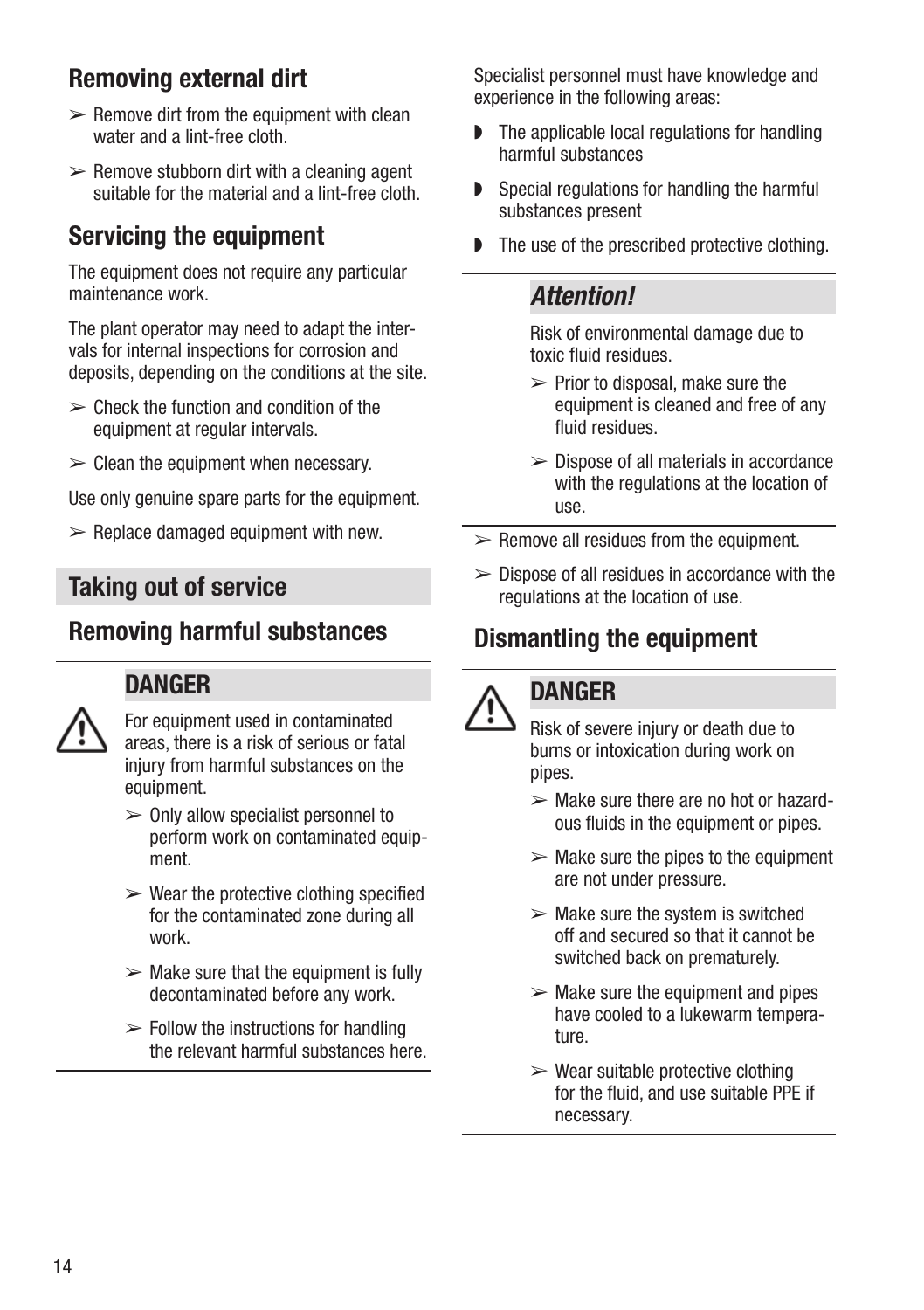You will find information on suitable protective rou will lind information on suitable protective<br>clothing and PPE in the safety data sheet for the fluid used.



#### DANGER

Risk of crushing from falling equipment or components.

- $\triangleright$  Always use suitable lifting gear when lifting, moving and working on the equipment and its components.
- $\triangleright$  Make sure that the equipment cannot<br>tip over tin over vor einer gefährlichen Situation, die eine Gefährlichen Situation, die eine Situation, die eine Situation, die
- $\blacktriangleright$  Make sure that there are never any persons below suspended loads.  $\geq$  Make sure that there are never any
- $\geq 0$  Detach the equipment connections from the pipes.  $\overline{\mathcal{S}}$ S.
- $\triangleright$  Place the equipment on a suitable surface.
- $\geq$  Store the equipment as described in the storb the equipment as assembled in the<br>"Storing the equipment" section.

# Reusing the equipment nousing and equipment

and secretive<br>Observe the following conditions when dismantling the equipment and using it at a different<br>loostion: location:

- $\blacktriangleright$  Make sure that all fluid residues have been make sare that an hald residd<br>removed from the equipment.
- $\blacktriangleright$  Make sure that the connections are in perfect condition.
- $\geq 0$ nly use the equipment in the operating conditions specified for new equipment.

# Returning the equipment

You can return the equipment to your contractual partner.

- $\triangleright$  Register the return delivery with your contractual partner before returning the equipment.
	- $\geq$  Make sure that all harmful substances are removed from the equipment.
	- $\triangleright$  Follow the instructions in the "Transporting the equipment" section.

 $\ge$  Send the completed and signed de-Send the completed and signed de-<br>contamination declaration together with the equipment. The decontamination declaration must be attached to the packaging so that it<br>is accessible from auteida is accessible from outside.

Is accessible from odistac.<br>The transport packaging must protect the equipment from damage in the same way as the origment nom damage in the same way of<br>inal packaging.

#### Disposal of the equipment Disposal of the equipment

DANGER

# Sie die Komponenten verbinden und die Komponenten verbinden und die Akkuse verbinden und die Akkuse verbinden<br>Sie die Akkuse verbinden und die Akkuse verbinden und die Akkuse verbinden und die Akkuse verbinden und die Ak  $\sqrt{N}$

Risk of environmental damage due to Frisk of environmental damage due to<br>toxic fluid residues.

- $\triangleright$  Prior to disposal, make sure the equipment is clean and free of any fluid residues. Anzeigegerät
- nulu residues.<br>
> Dispose of all materials in accordance subpose of an inaccriation in accordance with the regulations at the location of use. Ledertasche use. Weiner gefährlichen Situation, die eine Gefährlichen Situation, die eine Gefährlichen Situation, die eine Gefährlichen Situation, die eine Gefährlichen Situation, die eine Gefährlichen Situation, die eine Gefährlichen

The equipment is made of welded sheet steel/ stainless steel. ipriletit is filade of welded<br>...

# Technical data

#### **Weights**

You can find the relevant figures for your equipment on the name plate.  $\mathbf{S}$ ting the relevant figures for your equip-

#### Pressure and temperature ratings

You can find the relevant figures for your equipment on the name plate.

# Manufacturer's Declaration

You can find details on the conformity of the equipment in our Declaration of Conformity or Manufacturer's Declaration.

You can download the latest Declaration of Conformity or Manufacturer's Declaration at www.gestra.com or request it from the address below:

#### GESTRA AG

Münchener Strasse 77 28215 Bremen Germany<br>Tel  $+49$  421 3503-0 Fax  $+49\,421\,3503-393$ E-mail info@de.gestra.com Website www.gestra.com

Modifications to the equipment not approved by us will invalidate this Declaration.